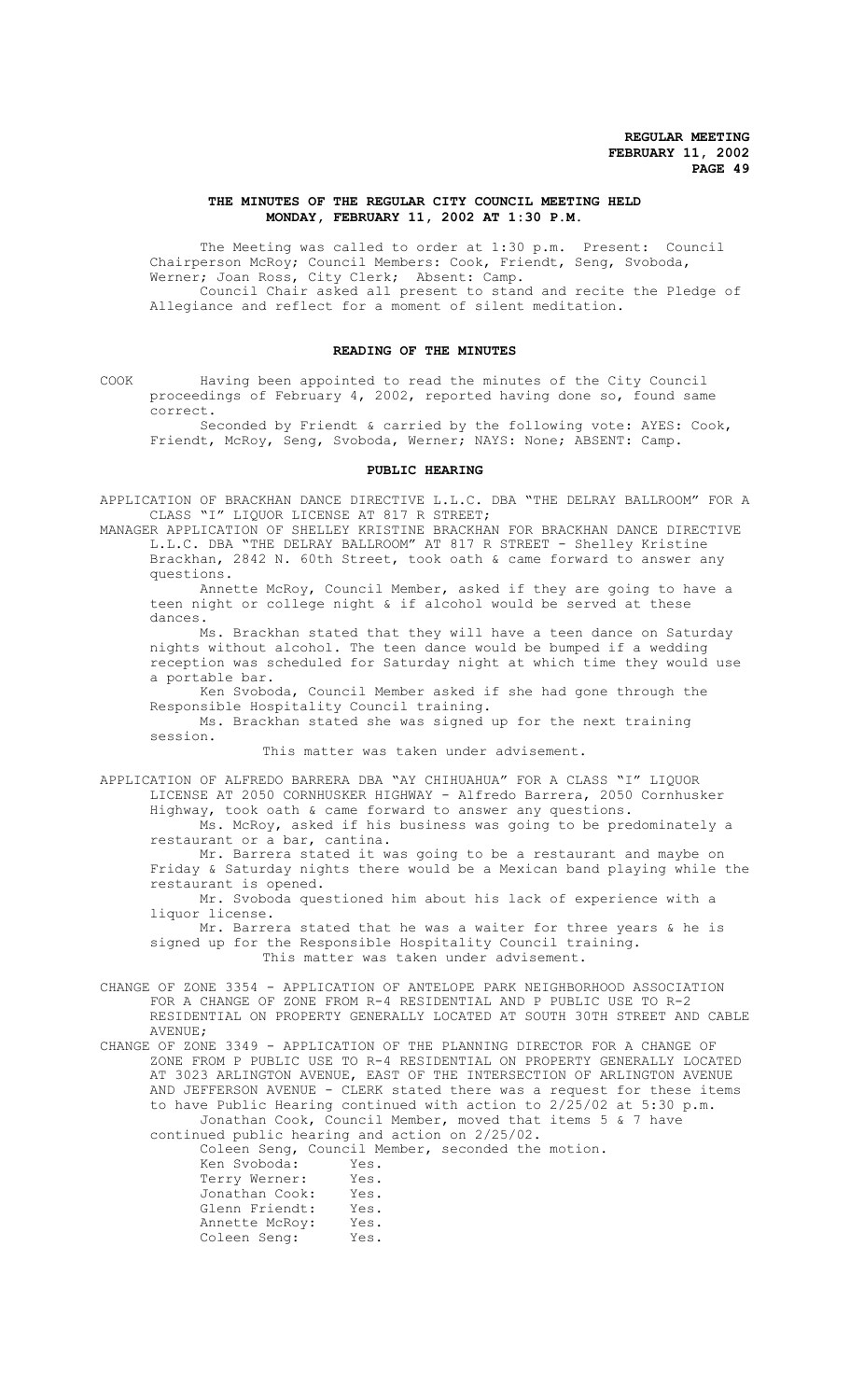CHANGE OF ZONE 3254 - AMENDING TITLE 27, ZONING ORDINANCE, OF THE LINCOLN MUNICIPAL CODE TO CLARIFY DEFINITIONS TO INCLUDE REVISED ELEVATIONS AND VERTICAL DATUM AND TO ADOPT A REVISED AIRPORT ZONING MAP - Mike DeKalb, Planning Dept., came forward to explain the amendment & to answer any questions.

This matter was taken under advisement.

AUTHORIZING AND PROVIDING FOR THE ISSUANCE, SALE, AND DELIVERY OF AN AMOUNT NOT TO EXCEED \$12,000,000.00 FOR THE ANTELOPE VALLEY PROJECT BONDS, SERIES 2002, FOR THE PURPOSE OF PAYING A PORTION OF THE COSTS OF DESIGN AND DEVELOPMENT OF THE ANTELOPE VALLEY PROJECT AS AUTHORIZED BY LB 657 -Don Herz, Finance Director, made a short presentation on this Ordinance. Scott Keane, Ameritas Financial Advisor, was also in attendance. Mike Morosin, 2055 S St., requested information about money that

is to be paid to the citizens affected by this project and accountability of the \$12,000,000.00 for the Antelope Valley Project.

Roger Figard, Engineering Dept., stated that the JAVA Committee makes sure that the Comprehensive Plan is followed  $\&$  that the process is a fair process. The process for acquiring property has already started The process for acquiring property has already started & legal, appropriate fairness in property acquisition will have to be, and will be followed through the entire process.

Glen Cekal, 1420 C Street, reiterated what was said by Mike Morosin.

Timothy Fox, 6645 Starr, stated that in a land where free enterprise is not only a religion and a law, why are we playing these games?

This matter was taken under advisement.

AMENDING THE CORPORATE LIMITS OF THE CITY BY ANNEXING APPROXIMATELY 44.58 ACRES OF PROPERTY GENERALLY LOCATED AT SOUTH 80TH STREET MIDWAY BETWEEN PINE LAKE ROAD AND OLD CHENEY ROAD;

CHANGE OF ZONE 3337 - APPLICATION OF PATRICK MOOBERRY FOR A CHANGE OF ZONE FROM AGR AGRICULTURAL RESIDENTIAL TO R-1 RESIDENTIAL AND R-3 RESIDENTIAL ON PROPERTY GENERALLY LOCATED AT SOUTH 80TH STREET BETWEEN PINE LAKE ROAD AND OLD CHENEY ROAD;

ACCEPTING AND APPROVING THE PRELIMINARY PLAT OF PARKER'S LANDING FOR 115 RESIDENTIAL LOTS AND TWO OUTLOTS, AND WAIVER OF THE DESIGN STANDARDS TO ALLOW SANITARY SEWER TO FLOW OPPOSITE STREET GRADES, ON PROPERTY GENERALLY LOCATED AT SOUTH 80TH STREET BETWEEN PINE LAKE ROAD AND OLD CHENEY ROAD - CLERK requested to continue public hearing with action until 2/25/02.

Jonathan Cook, moved that items 10, 11 & 12 have continued public hearing with action on 2/25/02.

Coleen Seng, Seconded the motion.<br>Ken Syoboda: Yes.

| Ken Svoboda:   | Yes. |  |                                         |
|----------------|------|--|-----------------------------------------|
| Terry Werner:  | Yes. |  |                                         |
| Jonathan Cook: | Yes. |  |                                         |
| Glenn Friendt: | Yes. |  |                                         |
| Annette McRoy: | Yes. |  |                                         |
| Coleen Seng:   | Yes. |  |                                         |
|                |      |  | This matter was taken under advisement. |

#### **MISCELLANEOUS BUSINESS**

Glen Cekal, 1420 C Street, expressed his opinion about the fees paid by multi-unit property owners . He also stated he felt that the Building & Safety Dept. wasn't addressing the blight problem areas in Lincoln.

This matter was taken under advisement.

## **\*\* END OF PUBLIC HEARING \*\***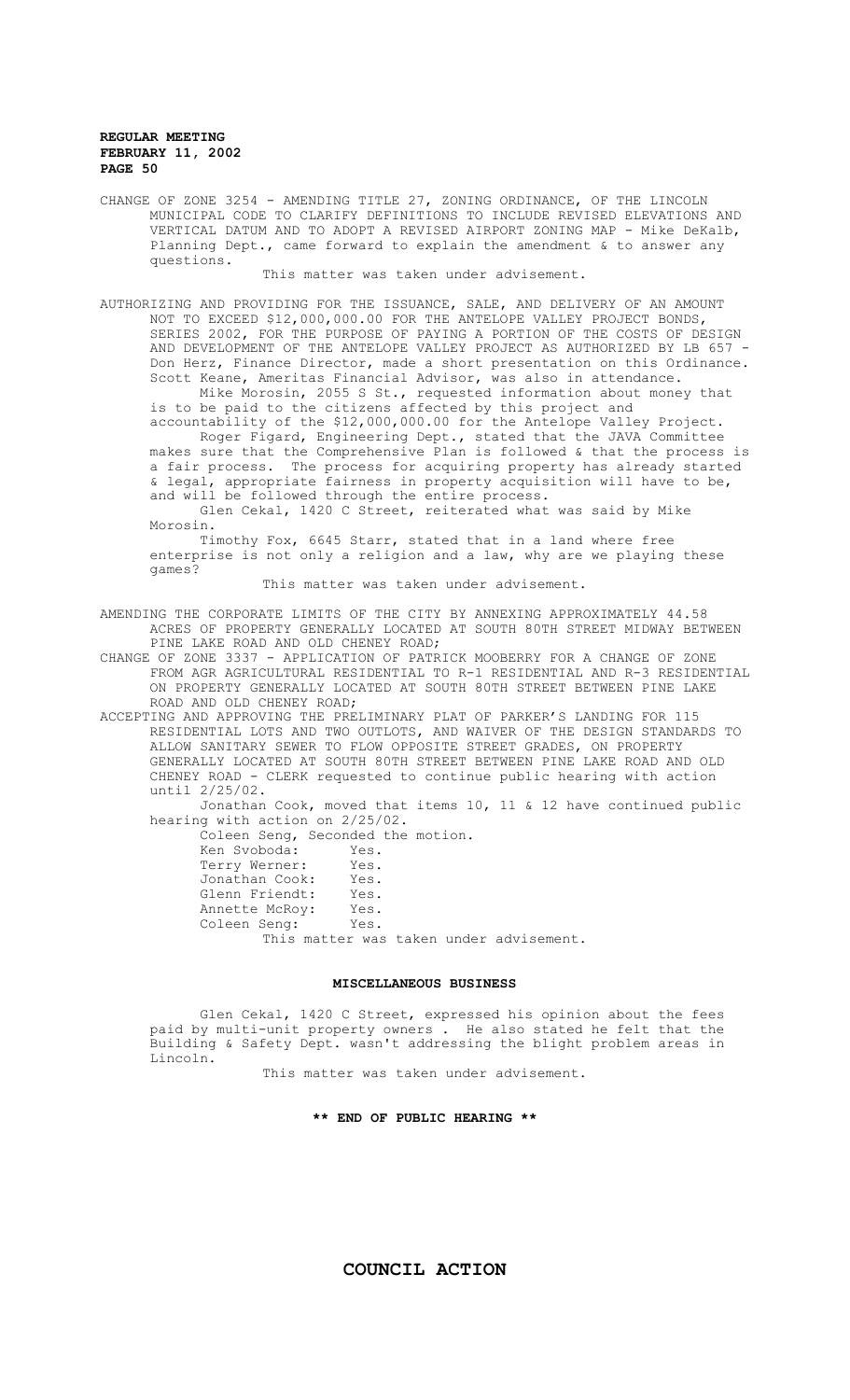#### **LIQUOR RESOLUTIONS**

APPLICATION OF BRACKHAN DANCE DIRECTIVE L.L.C. DBA "THE DELRAY BALLROOM" FOR A CLASS "I" LIQUOR LICENSE AT 817 R STREET - CLERK read the following resolution, introduced by Coleen Seng, who moved its adoption for

approval:<br>A-81341 BE BE IT RESOLVED by the City Council of the City of Lincoln, Nebraska:

That after hearing duly had as required by law, consideration of the facts of this application, the Nebraska Liquor Control Act, and the pertinent City ordinances, the City Council recommends that the application of Brackhan Dance Directive L.L.C. dba "The DelRay Ballroom" for a Class "I" liquor license at 817 R Street, Lincoln, Nebraska, for the license period ending April 30, 2002, be approved with the condition that the premise complies in every respect with all city and state regulations. The City Clerk is directed to transmit a copy of this resolution to the Nebraska Liquor Control Commission.

Introduced by Coleen Seng Seconded by Svoboda & carried by the following vote: AYES: Cook, Friendt, McRoy, Seng, Svoboda, Werner; NAYS: None; ABSENT: Camp.

MANAGER APPLICATION OF SHELLEY KRISTINE BRACKHAN FOR BRACKHAN DANCE DIRECTIVE L.L.C. DBA "THE DELRAY BALLROOM" AT 817 R STREET - CLERK read the following resolution, introduced by Ken Svoboda, who moved its adoption

for approval:<br>A-81342 WHEREAS WHEREAS, Brackhan Dance Directive L.L.C. dba "The DelRay Ballroom" located at 817 R Street, Lincoln, Nebraska has been approved for a Retail Class "I" liquor license, and now requests that Shelley Kristine Brackhan be named manager;

WHEREAS, Shelley Kristine Brackhan appears to be a fit and proper person to manage said business.

NOW, THEREFORE, BE IT RESOLVED by the City Council of the City of Lincoln, Nebraska:

That after hearing duly had as required by law, consideration of the facts of this application, the Nebraska Liquor Control Act, and the pertinent City ordinances, the City Council recommends that Shelley Kristine Brackhan be approved as manager of this business for said licensee. The City Clerk is directed to transmit a copy of this resolution to the Nebraska Liquor Control Commission.

Introduced by Ken Svoboda Seconded by Seng & carried by the following vote: AYES: Cook, Friendt, McRoy, Seng, Svoboda, Werner; NAYS: None; ABSENT: Camp.

APPLICATION OF ALFREDO BARRERA DBA "AY CHIHUAHUA" FOR A CLASS "I" LIQUOR LICENSE AT 2050 CORNHUSKER HIGHWAY - CLERK read the following resolution, introduced by Ken Svoboda , who moved its adoption for

approval:<br>A-81343 BE BE IT RESOLVED by the City Council of the City of Lincoln, Nebraska:

That after hearing duly had as required by law, consideration of the facts of this application, the Nebraska Liquor Control Act, and the pertinent City ordinances, the City Council recommends that the application of Alfredo Barrera dba "Ay Chihuahua" for a Class "I" liquor license at 2050 Cornhusker Highway, Lincoln, Nebraska, for the license period ending April 30, 2002, be approved with the condition that the premise complies in every respect with all city and state regulations. The City Clerk is directed to transmit a copy of this resolution to the Nebraska Liquor Control Commission.

Introduced by Ken Svoboda<br>
illowing vote: AYES: Cook, Seconded by Seng & carried by the following vote: AYES: Cook, Friendt, McRoy, Seng, Svoboda, Werner; NAYS: None; ABSENT: Camp.

**ORDINANCES - 2ND READING**

VACATING WEST GREENFIELD STREET FROM N.W. 10TH STREET, NORTH 75 FEET,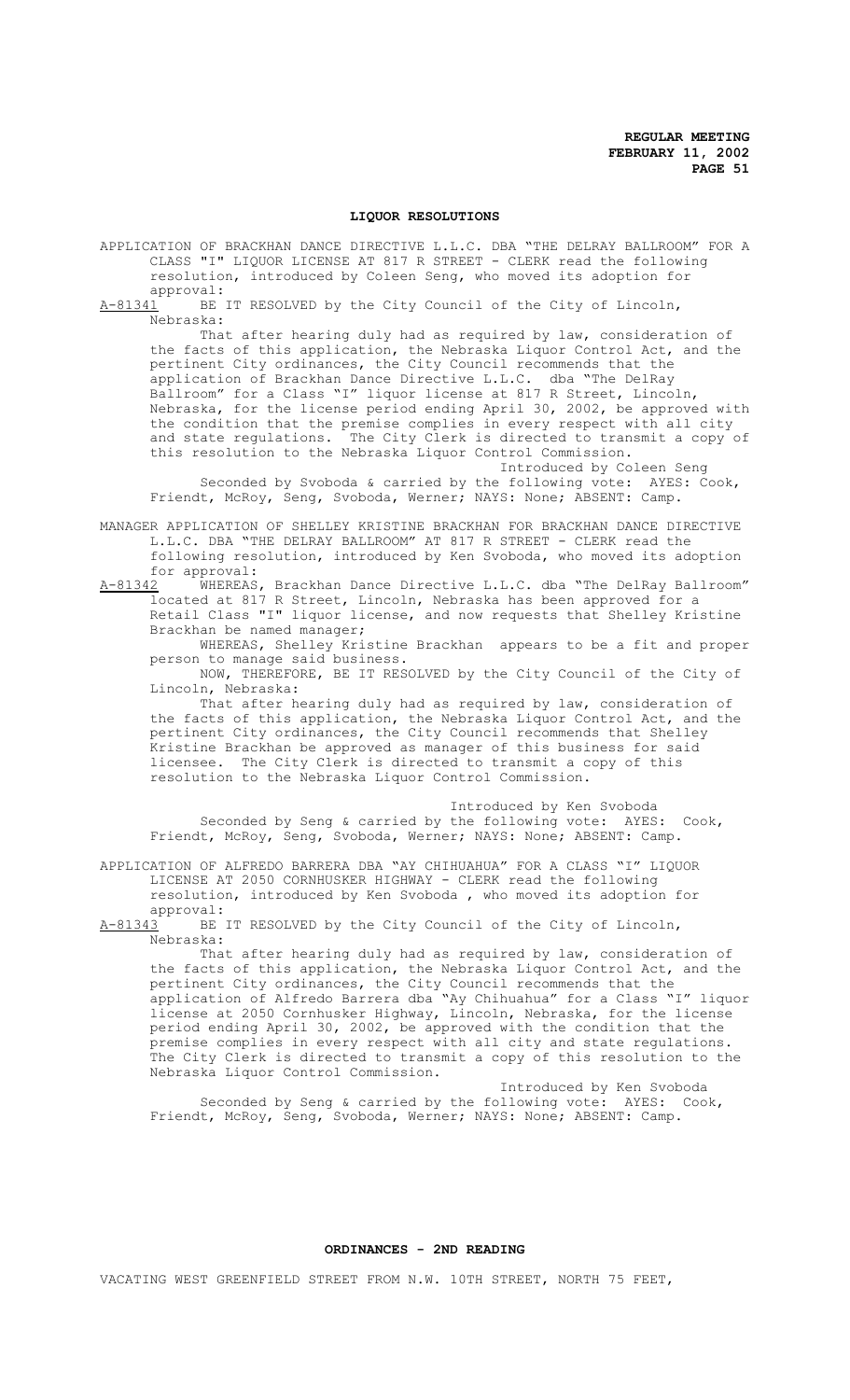GENERALLY LOCATED NORTH OF N.W. 10TH STREET, EAST OF N.W. 12TH STREET - CLERK read an ordinance, introduced by Coleen Seng, vacating West Greenfield Street from N.W. 10th Street, north 75 feet, generally located north of N.W. 10th Street, east of N.W. 12th Street, the second time.

- CHANGE OF ZONE 3354 APPLICATION OF ANTELOPE PARK NEIGHBORHOOD ASSOCIATION FOR A CHANGE OF ZONE FROM R-4 RESIDENTIAL AND P PUBLIC USE TO R-2 RESIDENTIAL ON PROPERTY GENERALLY LOCATED AT SOUTH 30TH STREET AND CABLE AVENUE - PRIOR to reading:
- COOK Moved to have Public Hearing with Action on Bill No. 02-15 on 2/25/02.

Seconded by Seng & carried by the following vote: AYES: Cook, Friendt, McRoy, Seng, Svoboda, Werner; NAYS: None; ABSENT: Camp.

- CLERK Read an ordinance, introduced by Coleen Seng, for a Change of Zone 3354 - App. of Antelope Park Neighborhood Association for a change of zone from R-4 Residential and P Public Use to R-2 Residential on property generally located at South 30th Street and Cable Avenue, the second time.
- CHANGE OF ZONE 3254 AMENDING TITLE 27, ZONING ORDINANCE, OF THE LINCOLN MUNICIPAL CODE TO CLARIFY DEFINITIONS TO INCLUDE REVISED ELEVATIONS AND VERTICAL DATUM AND TO ADOPT A REVISED AIRPORT ZONING MAP - CLERK read an ordinance, introduced by Coleen Seng, Amending Title 27, Zoning Ordinance of the Lincoln Municipal Code to clarify definitions to include revised elevations and vertical datum and to adopt a revised airport zoning map, the second time.
- CHANGE OF ZONE 3349 APPLICATION OF THE PLANNING DIRECTOR FOR A CHANGE OF ZONE FROM P PUBLIC USE TO R-4 RESIDENTIAL ON PROPERTY GENERALLY LOCATED AT 3023 ARLINGTON AVENUE, EAST OF THE INTERSECTION OF ARLINGTON AVENUE AND JEFFERSON AVENUE - PRIOR to read:
- COOK Moved to continue Public Hearing with Action on Bill No. 02-18 on 2/25/02.

Seconded by Seng & carried by the following vote: AYES: Cook, Friendt, McRoy, Seng, Svoboda, Werner; NAYS: None; ABSENT: Camp.

- CLERK Read an ordinance, introduced by Coleen Seng, for Application of the Planning Director for a Change of Zone from P Public Use to R-4 Residential on property generally located at 3023 Arlington Avenue, east of the intersection of Arlington Avenue and Jefferson Avenue, the second time.
- APPROVING A MULTI-YEAR AGREEMENT BETWEEN THE CITY AND NEBRASKA GAME & PARKS COMMISSION TO ASSIST WITH FUNDING THE HOLMES LAKE RENOVATION PROJECT - CLERK Read an ordinance, introduced by Coleen Seng, approving a multiyear agreement between the City and Nebraska Game & Parks Commission to assist with funding the Holmes Lake Renovation Project, the second time.
- AUTHORIZING AND PROVIDING FOR THE ISSUANCE, SALE, AND DELIVERY OF AN AMOUNT NOT TO EXCEED \$12,000,000.00 FOR THE ANTELOPE VALLEY PROJECT BONDS, SERIES 2002, FOR THE PURPOSE OF PAYING A PORTION OF THE COSTS OF DESIGN AND DEVELOPMENT OF THE ANTELOPE VALLEY PROJECT AS AUTHORIZED BY LB 657 - PRIOR to reading:<br>SVORODA Moved to hap
- Moved to have 3rd Reading this date. Seconded by Seng & **LOST** due to a tie by the following vote: AYES: Seng, Svoboda, Werner; NAYS: Cook, Friendt, McRoy; ABSENT: Camp.
- CLERK Read an ordinance, introduced by Coleen Seng, authorizing and providing for the issuance, sale and delivery of an amount not to exceed \$12,000,000.00 for the Antelope Valley Project Bonds, Series 2002, for the purpose of paying a portion of the costs of design and development of the Antelope Valley Project as authorized by LB 657, the second time.

#### **RESOLUTIONS**

ACCEPTING AND APPROVING THE PRELIMINARY PLAT OF PARKER'S LANDING FOR 115 RESIDENTIAL LOTS AND TWO OUTLOTS, AND WAIVER OF THE DESIGN STANDARDS TO ALLOW SANITARY SEWER TO FLOW OPPOSITE STREET GRADES, ON PROPERTY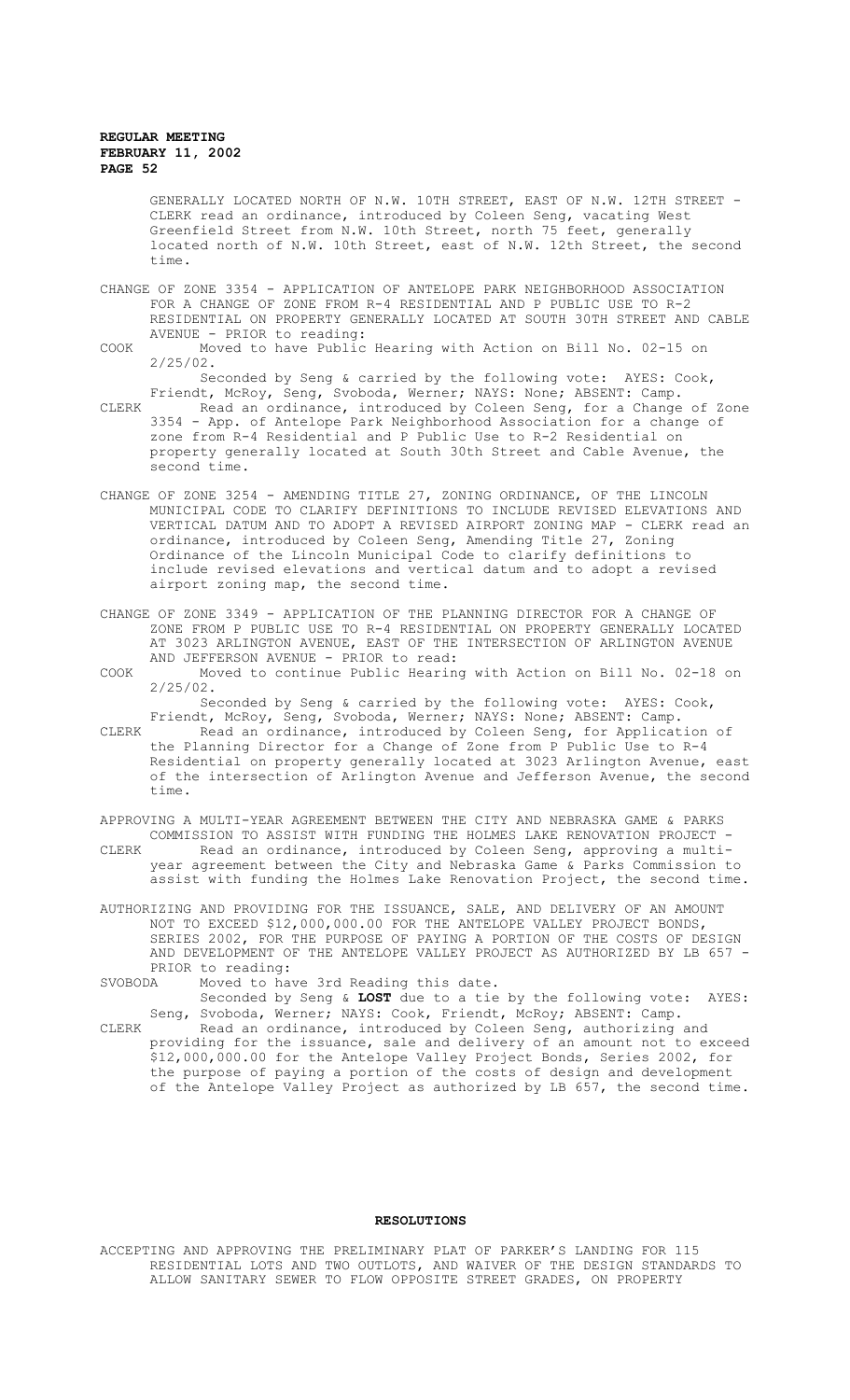GENERALLY LOCATED AT SOUTH 80TH STREET BETWEEN PINE LAKE ROAD AND OLD CHENEY ROAD. (IN CONNECTION W/02-8) (1/14/02 - PUBLIC HEARING CONT'D W/ACTION TO 2/11/02) (2/4/02 - PUBLIC HEARING & ACTION CONT'D. TO  $2/11/02.$ ) - PRIOR to reading:

COOK Moved to have public hearing continued and action on Bill No. 02R-4 on 2/25/02. Seconded by Seng & carried by the following vote: AYES: Cook, Friendt, McRoy, Seng, Svoboda, Werner; NAYS: None; ABSENT: Camp.

SETTING THE HEARING DATE OF MARCH 11, 2002 ON THE AUTOMATIC LIQUOR LICENSE RENEWAL OF RUSS'S MARKET #21, 1550 S. CODDINGTON DUE TO THE FILING OF WRITTEN PROTESTS TO SUCH LIQUOR LICENSE RENEWAL - CLERK requested a

motion to have a hearing on March 11, 2002 at 1:30 p.m. SENG So moved.

Seconded by Svoboda & carried by the following vote: AYES: Cook, Friendt, McRoy, Seng, Svoboda, Werner; NAYS: None; ABSENT: Camp.

#### **PETITIONS & COMMUNICATIONS**

- INFORMAL PETITION FOR ORNAMENTAL LIGHTING IN THE WOODSDALE DISTRICT, AN AREA BOUNDED BY VAN DORN STREET ON THE NORTH,  $20^{\texttt{TH}}$  STREET ON THE WEST,  $27^{\texttt{TH}}$ STREET ON THE EAST, & THE COUNTRY CLUB ON THE SOUTH, BUT EXCLUDING VAN DORN STREET & 25<sup>TH</sup> STREET FROM VAN DORN TO LAFAYETTE & EXCLUDING 27<sup>TH</sup> STREET SUBMITTED BY THE WOODSDALE GROUP - CLERK presented said petition which was referred to the Public Works Dept.
- APP. OF ARTHRITIS FOUNDATION, NEBRASKA CHAPTER, 7101 NEWPORT AVENUE #304, OMAHA, NEBRASKA, TO CONDUCT A RAFFLE WITHIN THE CITY OF LINCOLN. (NEED MOTION TO SET HEARING DATE OF MON., FEB. 25, 2002 AT  $5:30$  P.M.) - CLERK requested a motion to have a hearing on Feb. 25, 2002 at 5:30 p.m.
- SENG So moved.

Seconded by Svoboda & carried by the following vote: AYES: Cook, Friendt, McRoy, Seng, Svoboda, Werner; NAYS: None; ABSENT: Camp.

## **THE FOLLOWING WERE REFERRED TO PLANNING DEPT.:**

Special Permit No. 1958 - App. of Ken Westerhold to add  $2<sup>nd</sup>$  floor to existing residence that doesn't meet side yard requirements on property at Platte Avenue and  $67<sup>th</sup>$  Street (1 block north of Havelock).

Special Permit No. 1913 - App. of Heritage Lakes LLC to develop duplex lots, multi-family, & unassigned units at South  $98^{\text{th}}$  Pine Lake Rd.

Special Permit No. 1939A - App. of Nebraska Heart Institute P.C. to develop a hospital & medical office building at Southeast  $91^{st}$  & Pine Lake Rd. Change of Zone No. 3356 - App. of Twyla J. Lidolph from AG to AGR at Bennett Road & Homestead Expressway.

- Change of Zone No. 3357 App. of Virginia Thomas & Twyla J. Lidolph from Ag to AGR at West Denton & Southwest 60<sup>th</sup> Street.
- Change of Zone No. 3350 App. of Kathleen Sellman, Planning Director, to change L.M.C. Title 27 to eliminate the storage of vehicles for sale in the front yard as a special permitted use.

#### **REPORTS OF CITY OFFICERS**

INVESTMENT OF FUNDS FOR JANUARY 28 - February 1, 2002 - CLERK read the following resolution, introduced by Ken Svoboda, who moved its

 $adoption: A-81344$  BE BE IT HEREBY RESOLVED BY THE CITY COUNCIL of the City of Lincoln, Nebraska:

That the attached list of investments be confirmed and approved, and the City Treasurer is hereby directed to hold said investments until maturity unless otherwise directed by the City Council. (Investments for January 28 - February 1, 2002.)

Introduced by Ken Svoboda Seconded by Seng & carried by the following vote: AYES: Cook, Friendt, McRoy, Seng, Svoboda, Werner; NAYS: None; ABSENT: Camp.

REPORT FROM CITY TREASURER OF TELECOMM. OCC. TAX FOR THE MONTH OF OCT. 2001: NOSVA LTD; OCT. - DEC. 2001: ACCESSLINE COMM.; DEC. 2001: GE BUSINESS, INTELLICALL, BROADWING, AMERICAN FARM BUREAU, IBM GLOBAL, BELL ATLANTIC, VERIZON SELECT, AMERICAN COMM., MCLEOD USA, COAST INT'L, USA PAGING, MCI WORLDCOM, NEBRASKA TECHNOLOGY, CAPSULE COMM. - CLERK presented said report which was placed on file in the Office of the City Clerk. **(20)**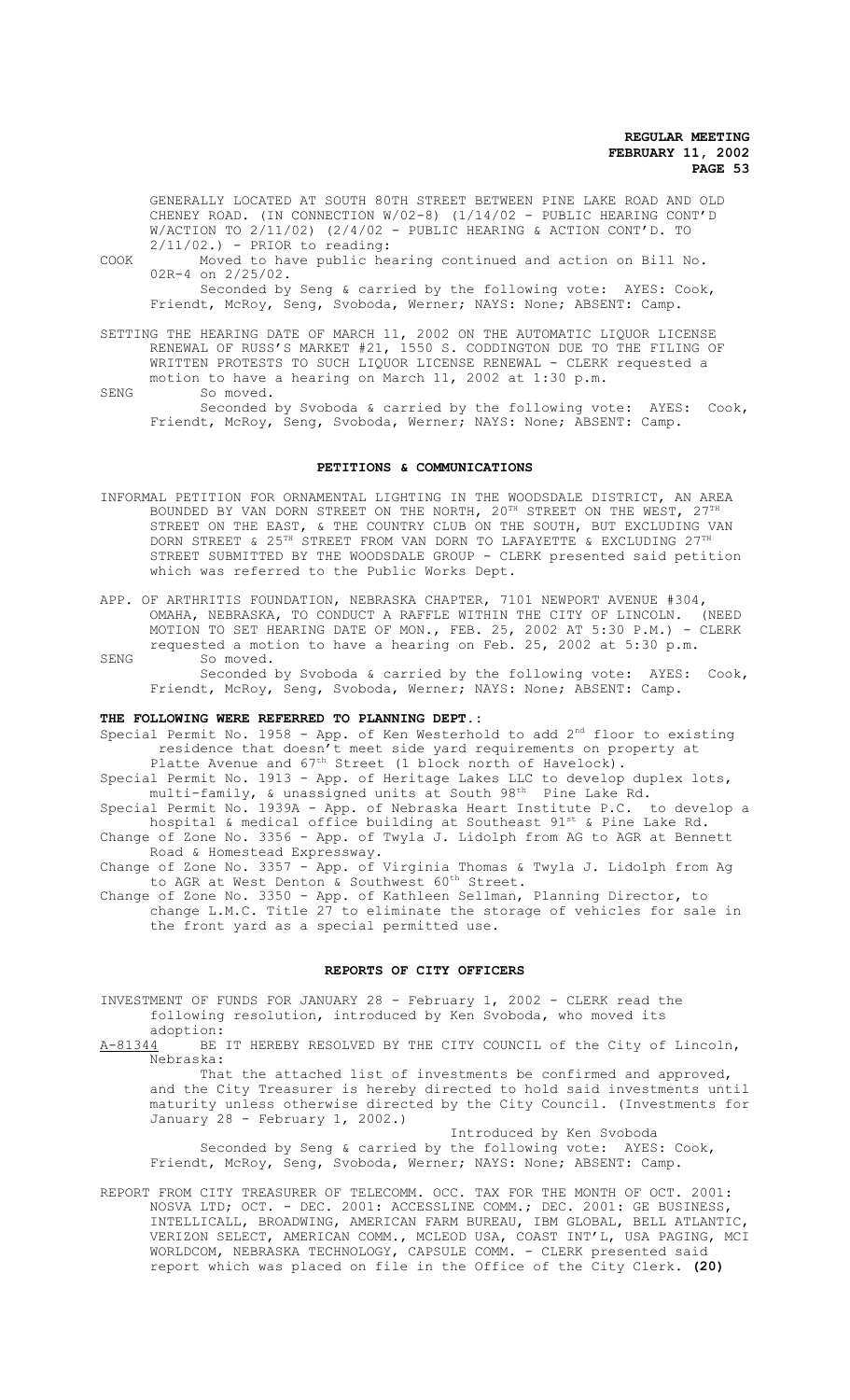REPORT OF LINCOLN WATER & WASTEWATER SYSTEM RECAPITULATION OF DAILY CASH RECEIPTS FOR JANUARY 2002 - CLERK presented said report which was placed on file in the Office of the City Clerk. **(8-71)**

# **ORDINANCES - 1ST READING**

- CREATING WATER DISTRICT NO. 1186 IN MARLBOROUGH ROAD WITHIN STEVENS RIDGE ESTATES - CLERK read an ordinance, introduced by Ken Svoboda, creating Water District No. 1186, designating the real estate to be benefitted, providing for assessment of the costs of the improvements constructed therein, providing for the acquisition of easements and additional right-of-way, if necessary, and repealing all ordinances or parts of ordinances in conflict herewith, the first time.
- CREATING WATER DISTRICT NO. 1187 IN OAKS HOLLOW WITHIN STEVENS RIDGE ESTATES -CLERK read an ordinance, introduced by Ken Svoboda, creating Water District No. 1186, designating the real estate to be benefitted, providing for assessment of the costs of the improvements constructed therein, providing for the acquisition of easements and additional right-of-way, if necessary, and repealing all ordinances or parts of ordinances in conflict herewith, the first time.

## **ORDINANCES - 3RD READING**

- AMENDING THE CORPORATE LIMITS OF THE CITY BY ANNEXING APPROXIMATELY 44.58 ACRES OF PROPERTY GENERALLY LOCATED AT SOUTH 80TH STREET MIDWAY BETWEEN PINE LAKE ROAD AND OLD CHENEY ROAD - PRIOR to reading,
- COOK Moved to have public hearing continued and action on Bill No. 02-13 on 2/25/02.

Seconded by Seng & carried by the following vote: AYES: Cook, Friendt, McRoy, Seng, Svoboda, Werner; NAYS: None; ABSENT: Camp. CLERK Read an ordinance, introduced by Glenn Friendt, amending the corporate limits of the City by annexing approximately 44.58 acreage of property generally located at South 80th Street midway between Pine Lake

- CHANGE OF ZONE 3337 APPLICATION OF PATRICK MOOBERRY FOR A CHANGE OF ZONE FROM AGR AGRICULTURAL RESIDENTIAL TO R-1 RESIDENTIAL AND R-3 RESIDENTIAL ON PROPERTY GENERALLY LOCATED AT SOUTH 80TH STREET BETWEEN PINE LAKE ROAD AND OLD CHENEY ROAD. (IN CONNECTION W/02R-4) - PRIOR to reading: COOK Moved to have public hearing continued and action on Bill No. 02-8
	- on 2/25/02. Seconded by Seng & carried by the following vote: AYES: Cook,

Friendt, McRoy, Seng, Svoboda, Werner; NAYS: None; ABSENT: Camp.

- CLERK Read an ordinance, introduced by Jon Camp, amending the Lincoln Zoning District Maps attached to and made a part of Title 27 of the Lincoln Municipal Code, as provided by Section 27.05.020 of the Lincoln Municipal Code, by changing the boundaries of the districts established and shown thereon, the third time.
- CHANGE OF ZONE 3348 AMENDING TITLE 27 OF THE LINCOLN MUNICIPAL CODE TO CHANGE REFERENCES FROM "COMMUNITY SEWAGE SYSTEM" AND "INDIVIDUAL SEWAGE DISPOSAL SYSTEM" TO "COMMUNITY WASTEWATER WORKS" AND "ON-SITE WASTEWATER TREATMENT SYSTEM" TO BE CONSISTENT WITH RECENT AMENDMENTS TO TITLE 24 - CLERK read an ordinance, introduced by Glenn Friendt, Amending Title 27 of the Lincoln Municipal Code to change references from "community sewage system" and "individual sewage disposal system" to "community wastewater works" and "on-site wastewater treatment system" to be consistent with recent amendment to Title 24, the third time.

FRIENDT Moved to pass the ordinance as read.

Road and Old Cheney Road, the third time.

Seconded by Svoboda & carried by the following vote: AYES: Cook, Friendt, McRoy, Seng, Svoboda, Werner; NAYS: None; ABSENT: Camp. The ordinance, being numbered **#17961**, is recorded in Ordinance Book 25, Page

- VACATING THE EAST 18 FEET OF NORTH 8TH STREET ABUTTING LOT 6, BLOCK 30, ORIGINAL PLAT OF LINCOLN AND THE SOUTH 6 FEET OF R STREET ABUTTING LOTS 5 AND 6, BLOCK 30, ORIGINAL PLAT OF LINCOLN AND THE SOUTH 6 FEET OF R STREET ABUTTING THE EAST 18 FEET OF NORTH 8TH STREET, LINCOLN, LANCASTER COUNTY, NEBRASKA - PRIOR TO READING:
- COOK Moved to delay action on Bill No. 02-12 until Staff of Planning, Public Works & Law, discusses a possible lease agreement with the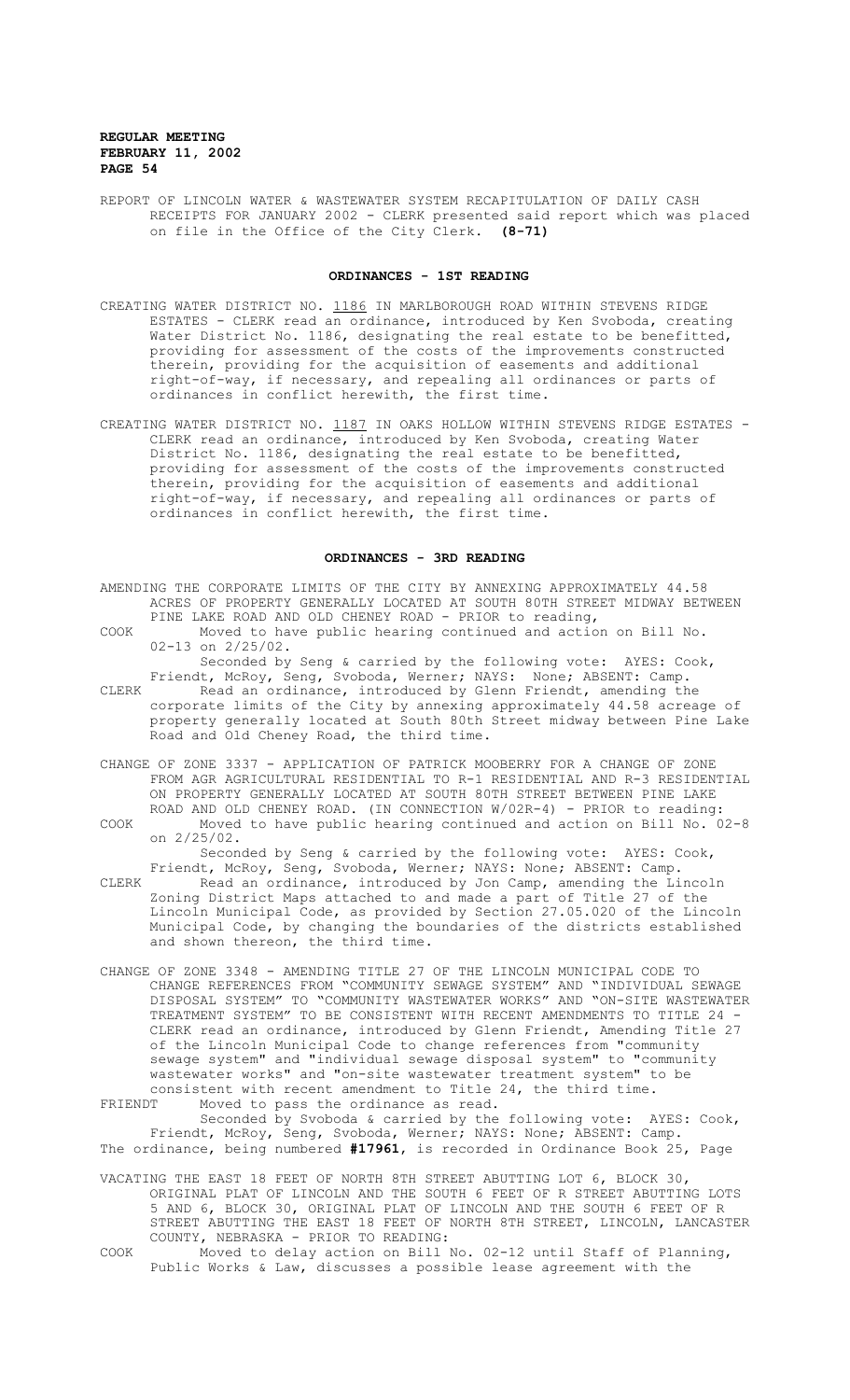applicant. Seconded by Werner & **LOST** by the following vote: AYES: Cook, Werner; NAYS: Friendt, McRoy, Seng, Svoboda; ABSENT: Camp. CLERK Read an ordinance, introduced by Glenn Friendt, vacating the east 18 feet of North 8th Street abutting Lot 6, Block 30, Original Plat of Lincoln and the south 6 feet of R Street abutting Lots 5 and 6, Block 30, Original Plat of Lincoln and the south 6 feet of R Street abutting the east 18 feet of North 8th Street, Lincoln, Lancaster County,

Nebraska, the third time.<br>FRIENDT Moved to pass the o

Moved to pass the ordinance as read.

Seconded by Seng & carried by the following vote: AYES: Friendt, McRoy, Seng, Svoboda, Werner; NAYS: Cook; ABSENT: Camp. The ordinance, being numbered **#17962**, is recorded in Ordinance Book 25, Page

#### **MISCELLANEOUS BUSINESS**

WERNER Moved to reconsider Special Permit No. 1629D, Resolution A-81337, for Action only on February 25, 2002. Seconded by Cook & carried by the following vote: AYES: Cook, McRoy, Seng, Werner; NAYS: Friendt, Svoboda; ABSENT: Camp.

## **PENDING LIST -**

APPROVING THE INTENT TO CREATE A BUSINESS IMPROVEMENT DISTRICT IN THE UNIVERSITY PLACE REDEVELOPMENT PROJECT AREA, GENERALLY LOCATED AT N. 48TH STREET FROM COLBY STREET TO THE HALF BLOCK NORTH OF ADAMS STREET, AND ST. PAUL AVE. FROM N. 47TH STREET TO N. 50TH STREET. (12/10/01 - PLACED ON PENDING)- CLERK requested to remove Bill 01R-329 from Pending for Public Hearing on 2/25/02.

COOK So moved.

Seconded by Seng & carried by the following vote: AYES: Cook, Friendt, McRoy, Seng, Svoboda, Werner; NAYS: None; ABSENT: Camp.

CREATING WATER DISTRICT NO. 1185 IN MARLBOROUGH AND OAKS HOLLOW DRIVE, STEVENS RIDGE ESTATES - CLERK requested to removed Bill No. 01-161 from Pending for Public Hearing on 2/25/02.

SENG So moved.

Seconded by Cook & carried by the following vote: AYES: Cook, Friendt, McRoy, Seng, Svoboda, Werner; NAYS: None; ABSENT: Camp.

SVOBODA Moved to extend the Pending List to February 25, 2002. Seconded by Seng & carried by the following vote: AYES: Cook, Friendt, McRoy, Seng, Svoboda, Werner; NAYS: None; ABSENT: Camp.

SVOBODA Moved to approve the resolutions to have Public Hearing on February 25, 2002. Seconded by Seng & carried by the following vote: AYES: Cook, Friendt, McRoy, Seng, Svoboda, Werner; NAYS: None; ABSENT: Camp.

#### **ADJOURNMENT**

#### **2:35 p.m.**

SVOBODA Moved to adjourn the City Council meeting of February 11, 2002. Seconded by Seng & carried by the following vote: AYES: Cook, Friendt, McRoy, Seng, Svoboda, Werner; NAYS: None; ABSENT: Camp. So ordered.